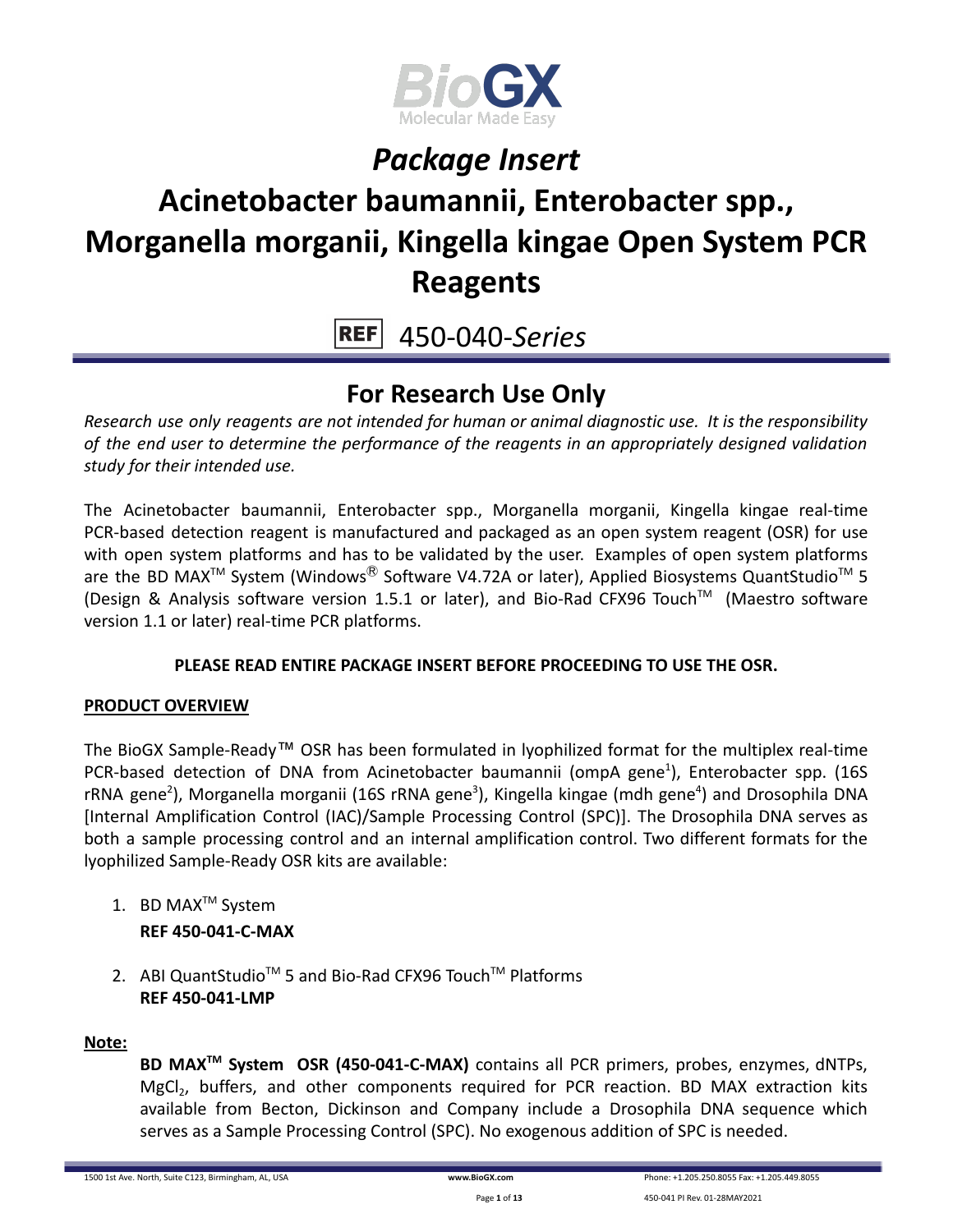

# **Acinetobacter baumannii, Enterobacter spp., Morganella morganii, Kingella kingae Open System PCR Reagents**

450-040-*Series* **REF** 

**OSR for ABI and Bio-Rad Platforms (450-041-LMP)** contain all PCR primers, probes, enzymes, dNTPs, MgCl<sub>2</sub>, buffers, and other components required for the PCR reaction. Drosophila DNA sequence is included in the OSR master mix and serves as Internal Amplification Control (IAC). No exogenous addition of SPC is needed.

#### **PACKAGE CONTENTS**

**BioGX REF:** 450-041-C-MAX **Platform(s):** BD MAX<sup>™</sup> System

Each 24-reaction package contains two pouches:

- 1. First pouch contains 24 sealed BD MAX<sup>™</sup> tubes of BioGX lyophilized Sample-Ready<sup>™</sup> OSR, each tube sufficient for a 12.5 µL PCR reaction.
- 2. Second pouch contains 24 sealed BD MAX<sup>™</sup> tubes, each containing 25  $\mu$ L of OSR-specific BioGX Rehydration Buffer.

**BioGX RFF: 450-041-LMP** Platform(s): ABI QuantStudio<sup>™</sup> 5 and Bio-Rad CFX96 Touch<sup>™</sup>

Each 64-reaction package consists of one pouch:

1. The pouch contains 2 x 8-tube strips. Each tube contains BioGX lyophilized Sample-Ready<sup>™</sup> OSR sufficient for 4 x 15 µL PCR reactions.

Note: 8-tube strips containing reagents ARE NOT compatible with ABI QuantStudio<sup>™</sup> 5 and Bio-Rad CFX96 Touch™ instruments

### **EQUIPMENT AND MATERIALS REQUIRED BUT NOT PROVIDED**

- Lyophilized Positive Control Template DNA Beads  $(10^5 \text{ copies/head})$ 
	- BioGX Acinetobacter baumannii (Part number 720-0126)
	- BioGX Enterobacter aerogenes (Part number 720-0127)
	- BioGX Enterobacter cloacae (Part number 720-0128)
	- BioGX Morganella morganii (Part number 720-0129)
		-
	-
	- BioGX Kingella kingae (Part number 720-0130)
- **BioGX Molecular Grade Water or equivalent**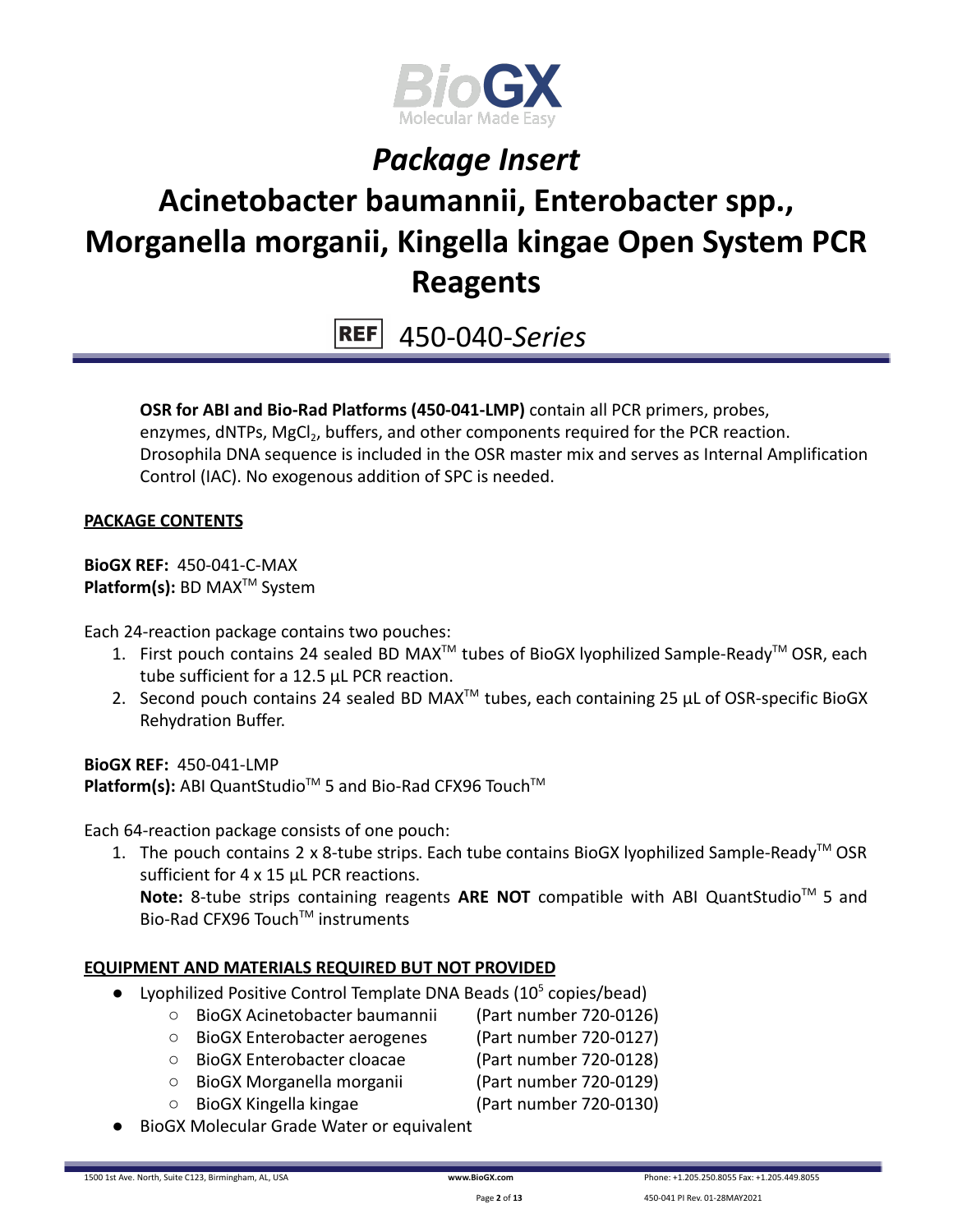

# **Acinetobacter baumannii, Enterobacter spp., Morganella morganii, Kingella kingae Open System PCR Reagents**

450-040-*Series* **REF** 

- BioGX Rehydration Water (Part number: 800-0035-12)
- BD MAX ™ ExK ™ DNA-3 (US BD catalog no. 442821/ International BD catalog no. 442822)
- BD MAX ™ PCR Cartridges (US and International BD catalog no. 437519)
- Vortex Genie 2 Vortexer (VWR catalog no. 58815-234) or equivalent
- Disposable nitrile gloves
- Applied Biosystems QuantStudio 5 (0.2 mL) consumables
	- Thermo Fisher optical 8-tube strip (catalog no. 4316567)
	- Thermo Fisher ultra-clear optical caps, strips of 8 (catalog no. AB-0866)
	- Thermo Fisher 96-well optical clear reac<br>
	<sub>[2010</sub>] plates (catalog no. A36924)
	- Thermo Fisher 96-well qPCR plate seals (catalog no. AB-1170)
- Bio-Rad CFX96 Touch consumables
	- Bio-Rad 8-tube PCR strips without caps (catalog no. TLS0851)
	- Bio-Rad Optical flat 8-cap strips for PCR tubes (catalog no. TCS0803)
	- Bio-Rad 96-well plates (catalog no. HSP9655)
	- Bio-Rad 96-well plate sealing film, optical (catalog no. MSB1001)

### **WARNINGS AND PRECAUTIONS**

- For research use only. Not intended for human or animal diagnostics use.
- If handling biological samples, including used Extraction Kits and PCR Cartridges, treat as if capable of transmitting infectious agents in accordance with safe laboratory procedures such as those described in CLSI Document M29<sup>5</sup> and in Biosafety in Microbiological and Biomedical Laboratories<sup>6</sup>.
- BioGX REF: 450-041-C-MAX has been quality control tested only with the BD Open System Extraction Kits on the BD MAX<sup>™</sup> System.
- BioGX REF: 450-041-LMP has been quality control tested only with the Applied Biosystems QuantStudio<sup>™</sup> 5 and Bio-Rad CFX96 Touch<sup>™</sup> real-time PCR platforms.
- Do not use the reagents if the protective pouches are open or torn upon arrival.
- Close reagent protective pouches promptly with the zip seal after each use. Remove any excess air in the pouches prior to sealing and store at 2-8 °C.
- Do not remove desiccant from the PCR master mix pouches.

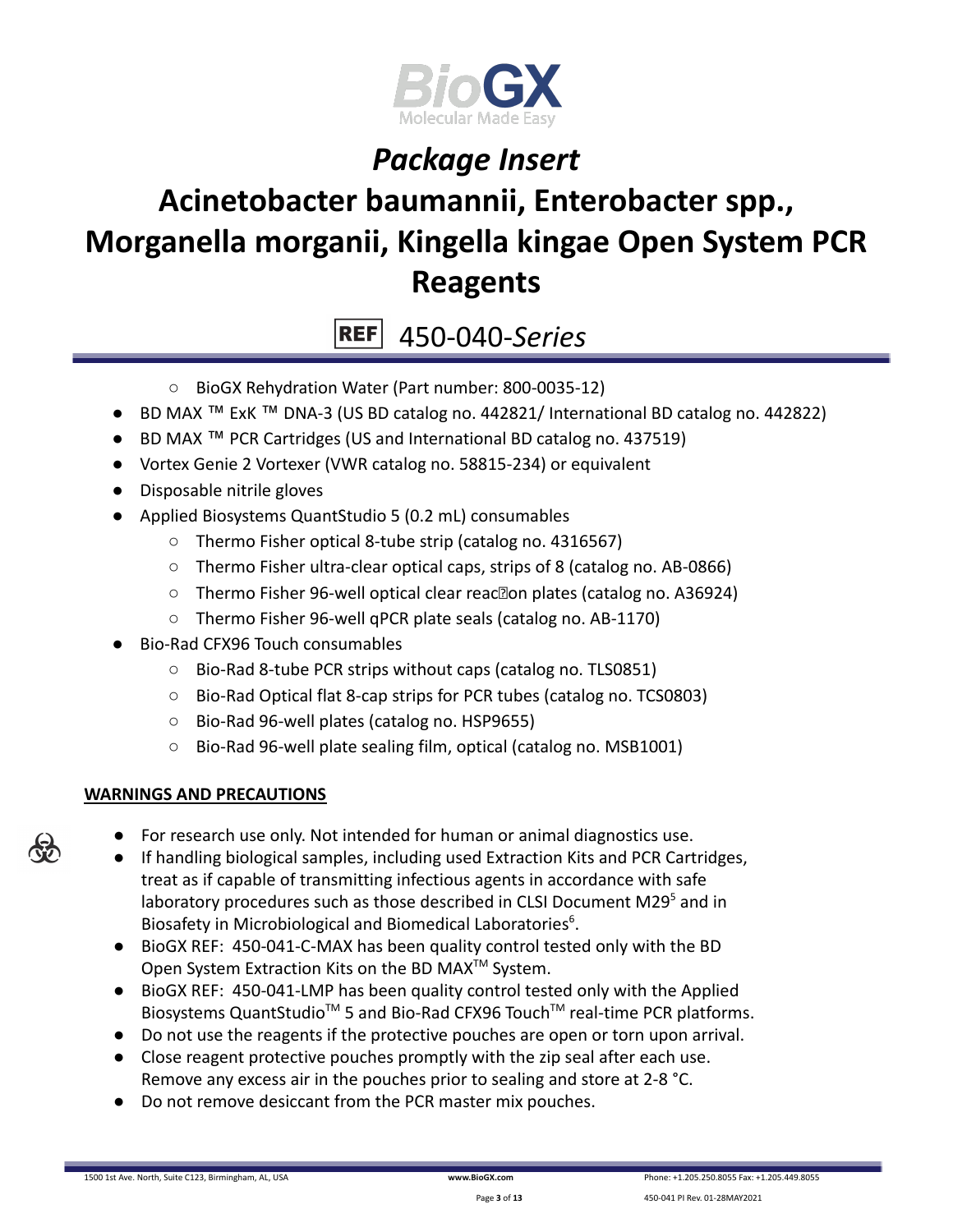

# **Acinetobacter baumannii, Enterobacter spp., Morganella morganii, Kingella kingae Open System PCR Reagents**

450-040-*Series*

- Do not use Sample-Ready**TM** master mix if the desiccant is not present or is broken inside the Sample-Ready**TM** master mix pouches.
- Do not use reagent tubes if the foil seal has been opened or damaged.
- Do not mix reagents from different pouches and/or kits and/or lots.
- Do not use expired reagents and/or materials.
- Refer to BD MAX<sup>™</sup> ExK<sup>™</sup> DNA-3 Extraction Kit Instructions or to other respective nucleic acid extraction kits manufacturers' instructions for information about proper handling, cautions, and proper waste disposal.
- Do not mix septum caps between Sample Buffer Tubes or re-use septum caps as contamination may occur and compromise test results.
- Check BD Unitized Reagent Strips for proper liquid fills (ensure that the liquids are at the bottom of the tubes).
- Do not pipette by mouth.
- Do not smoke, drink, or eat in areas where samples or kits are being handled.
- Dispose of unused reagents and waste in accordance with country, federal, provincial, state, and local regulations.
- Use clean gloves when handling extraction kit components and PCR reagents and buffer tubes.

### **STORAGE REQUIREMENTS AND RECOMMENDATIONS**



Product ships at ambient temperature, but BioGX recommends long-term storage at 2-8°C. Reagents have been tested to demonstrate optimal performance when stored properly and consumed by the Manufacturer Recommended Use By Date. The end user may opt to extend the useful life for Research Use Only reagents upon completing their own performance validations. BioGX's guarantee of reagent integrity does not extend beyond the Manufacturer Recommended Use By Date when stored properly. Avoid exposing the reagents (lyophilized or rehydrated) to direct sunlight or long-term ambient lighting. Tightly reseal the pouch with unused reactions and immediately return to a refrigerator after opening. To mitigate reagent performance degradation from exposure to moisture, BioGX suggests using the entire contents of the opened pouch within 2 weeks; however, the user may choose to verify an extended working time > 2 weeks by performance testing with positive controls and an examination of the sample preparation control target.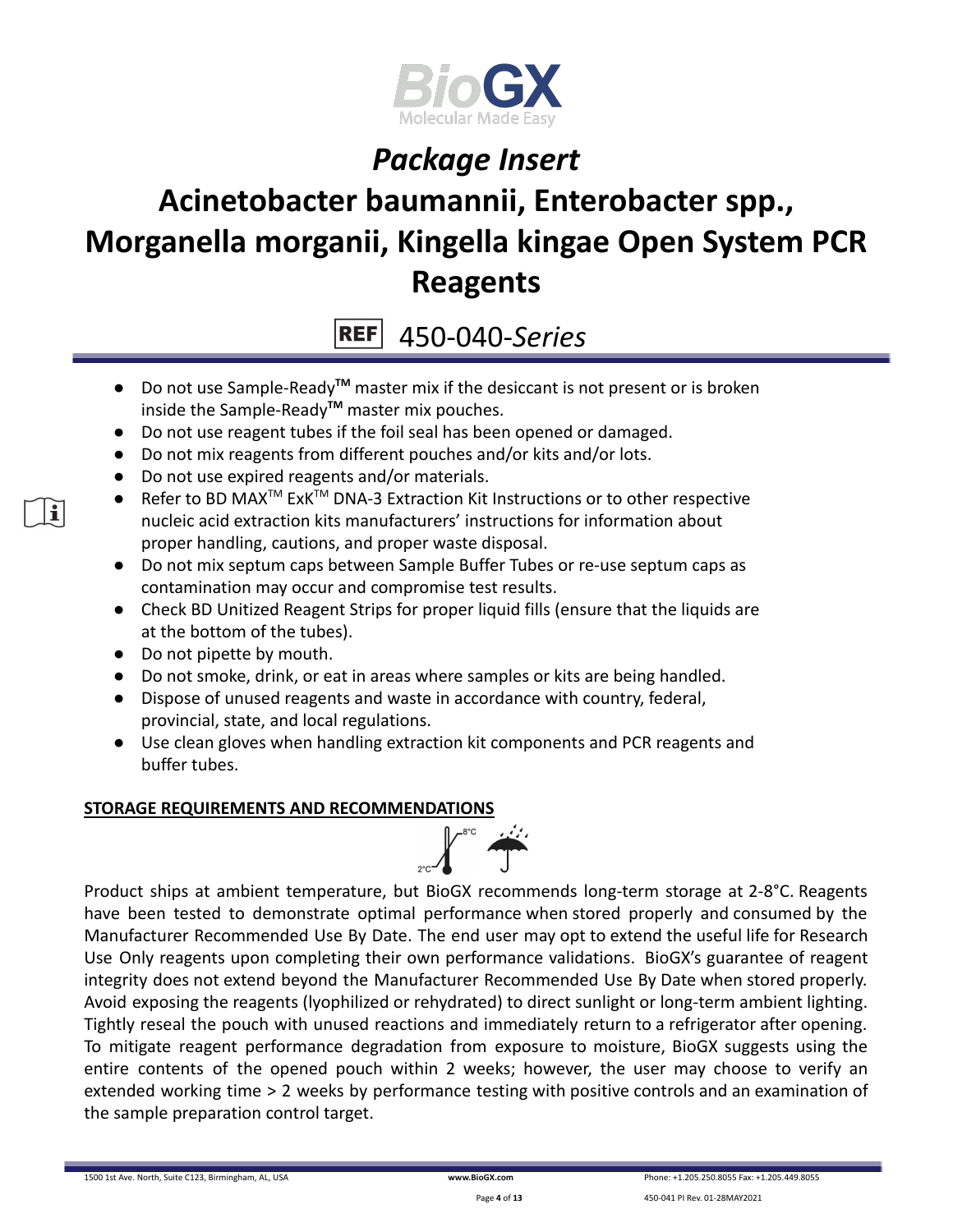

### **Acinetobacter baumannii, Enterobacter spp., Morganella morganii, Kingella kingae Open System PCR Reagents**

450-040-*Series* **REF** 

### **SAMPLE TYPES UTILIZED FOR QUALITY CONTROL TESTING**

-Urine (neat or boric acid preserved)

-Swab samples collected in Copan Universal Transport Media (UTM $^{\circledR}$ ) or Copan ESwab<sup>TM</sup>

#### **REAGENT OPTICAL CONFIGURATION**

**Table 1.** Optical Channel Configuration for REF 450-041-*Series*.

| <b>Optical Channel</b><br>(Fluorophore Equivalent) | <b>Target</b>           |  |
|----------------------------------------------------|-------------------------|--|
| <b>FAM</b>                                         | Morganella morganii     |  |
| <b>HEX</b>                                         | Kingella kingae         |  |
| Texas Red                                          | Enterobacter spp.       |  |
| Cy <sub>5</sub>                                    | Acinetobacter baumannii |  |
| Cy5.5                                              | SPC/IAC                 |  |

### **QUALITY CONTROL AND EXTRACTION TESTING PARAMETERS**

### **BD MAXTM System (BioGX REF: 450-041-C-MAX)**

As a starting point, users can import and install the Electronic User Defined Protocol (eUDP) that utilizes ExK DNA-3 extraction kits onto the BD MAX<sup>™</sup>. BioGX's most current eUDP utilized for quality control of this product can be obtained by sending an email to [TS@biogx.com](mailto:TS@biogx.com). Please refer to the BD MAX<sup>TM</sup> user manual<sup>7</sup> for uploading instructions**.**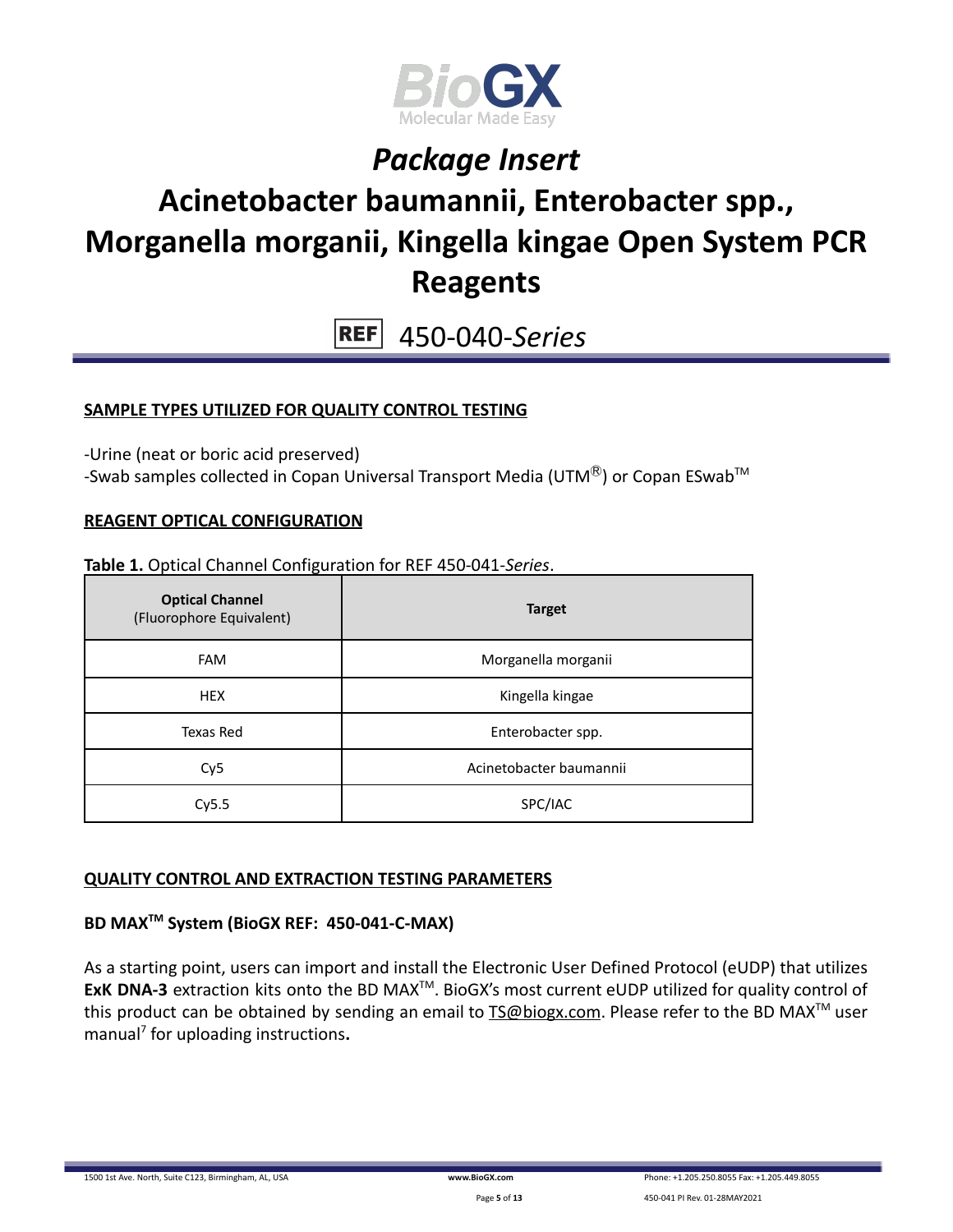

# **Acinetobacter baumannii, Enterobacter spp., Morganella morganii, Kingella kingae Open System PCR Reagents**

450-040-*Series*  $REF$ 

### **ABI and Bio-Rad Platforms (BioGX REF: 450-041-LMP)**

As a starting point, users can import and install a PCR run file onto:

- 1. Applied Biosystems QuantStudio<sup>™</sup> 5 (Design & Analysis software version 1.5.1 or later)
- 2. Bio-Rad CFX96 Touch<sup>™</sup> (Maestro software version 1.1 or later)

BioGX's most current ABI QuantStudio<sup>™</sup> 5 and Bio-Rad CFX96 Touch<sup>™</sup> PCR run files utilized for quality control of this product can be obtained by sending an email to [TS@biogx.com.](mailto:TS@biogx.com) Please refer to the Applied Biosystems QuantStudio<sup>™</sup>5 user manual<sup>8</sup> for uploading instructions. Please refer to the Bio-Rad CFX96 Touch<sup>™</sup> user manual<sup>9</sup> for uploading instructions.

#### **SAMPLE VOLUMES UTILIZED DURING QUALITY CONTROL TESTING**

The end user may choose to validate a different pretreatment method or volume of sample to load other than the sample processing used by BioGX for QC testing as outlined below.

#### **Urine collection (neat urine or boric acid preserved urine)**

#### **BD MAXTM System**

Thoroughly vortex the sample prior to addition to the Sample Buffer Tube (SBT). Pipette 500 μL of neat urine or boric acid preserved urine into the SBT, aseptically place the BD<sup>TM</sup> septum cap on each SBT. Pulse vortex the SBT for 1-3 seconds, and load the SBT into the extraction tray.

### **ABI QuantStudioTM 5 and Bio-Rad CFX96 TouchTM (validated magnetic bead or silica column extraction kits)**

Thoroughly vortex the sample prior to processing. Follow manufacturer recommendations for extraction of appropriate sample volume. Transfer 5 μL to purified nucleic acid to master mix as described in Section: *BioGX Quality Control Test Setup Procedure for ABI QuantStudioTM 5 and Bio-Rad CFX96 Touch™.*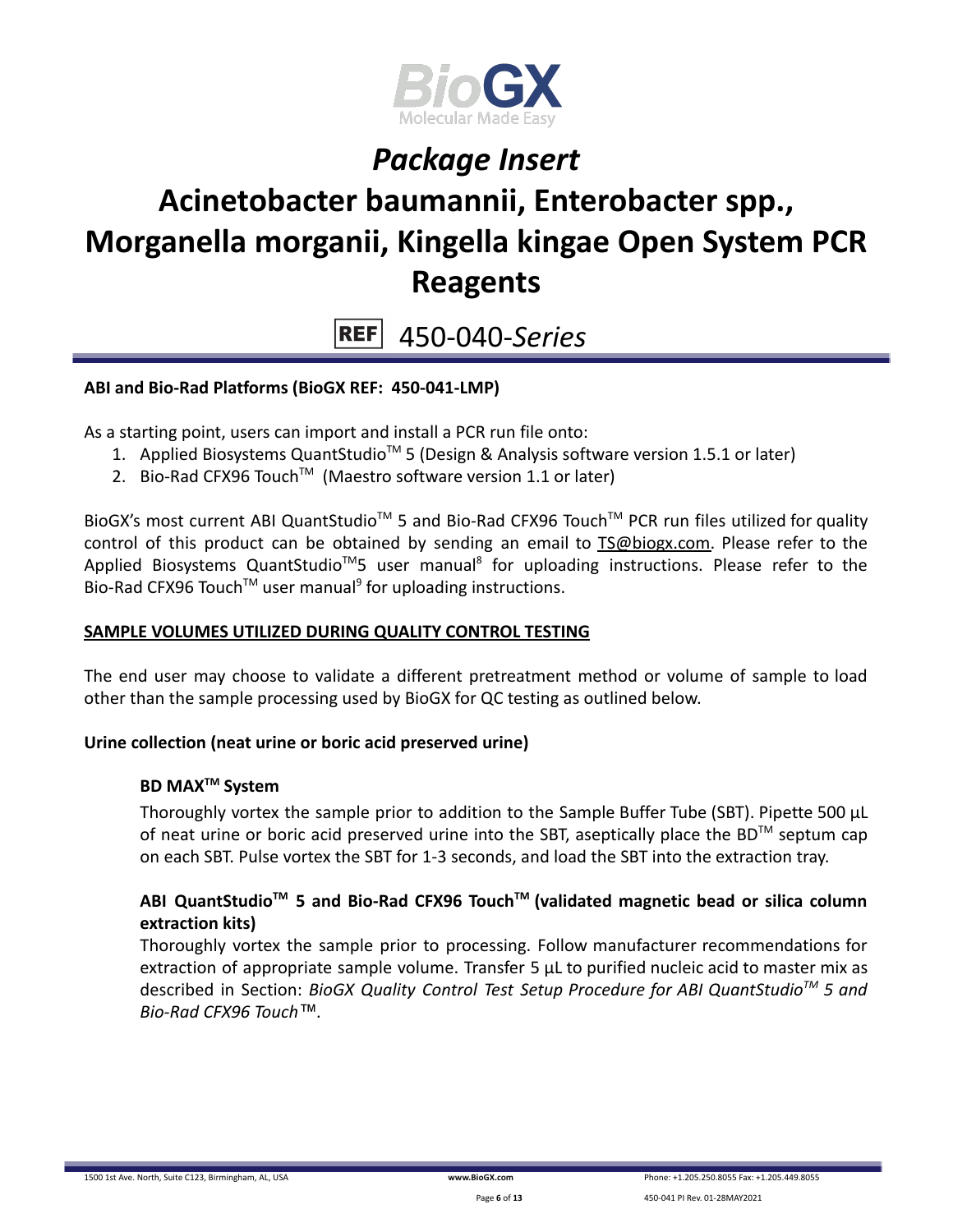

# **Acinetobacter baumannii, Enterobacter spp., Morganella morganii, Kingella kingae Open System PCR Reagents**

 $REF$ 450-040-*Series*

### **Swab sample (3 mL Copan Universal Transport Media (UTM**Ⓡ**))**

### **BD MAXTM System**

Thoroughly vortex the sample prior to addition to the Sample Buffer Tube (SBT). Pipette 100 μL of sample into the SBT, aseptically place the BD<sup>TM</sup> septum cap on each SBT. Pulse vortex the SBT for 1-3 seconds, and load the SBT into the extraction tray.

### **ABI QuantStudioTM 5 and Bio-Rad CFX96 TouchTM (validated magnetic bead or silica column extraction kits)**

Thoroughly vortex the sample prior to processing. Follow manufacturer recommendations for extraction of appropriate sample volume. Transfer 5 μL to purified nucleic acid to master mix as described in Section: *BioGX Quality Control Test Setup Procedure for ABI QuantStudioTM 5 and Bio-Rad CFX96 TouchTM .*

### **Swab sample (1 mL Copan Universal Transport Media (UTM**Ⓡ**) or Copan ESwabTM )**

#### **BD MAXTM System**

Thoroughly vortex the sample prior to addition to the Sample Buffer Tube (SBT). Pipette 50 μL of sample into the SBT, aseptically place the BD<sup>™</sup> septum cap on each SBT. Pulse vortex the SBT for 1-3 seconds, and load the SBT into the extraction tray.

### **ABI QuantStudioTM 5 and Bio-Rad CFX96 TouchTM (validated magnetic bead or silica column extraction kits)**

Thoroughly vortex the sample prior to processing. Follow manufacturer recommendations for extraction of appropriate sample volume. Transfer 5 μL to purified nucleic acid to master mix as described in Section: *BioGX Quality Control Test Setup Procedure for ABI QuantStudioTM 5 and Bio-Rad CFX96 TouchTM .*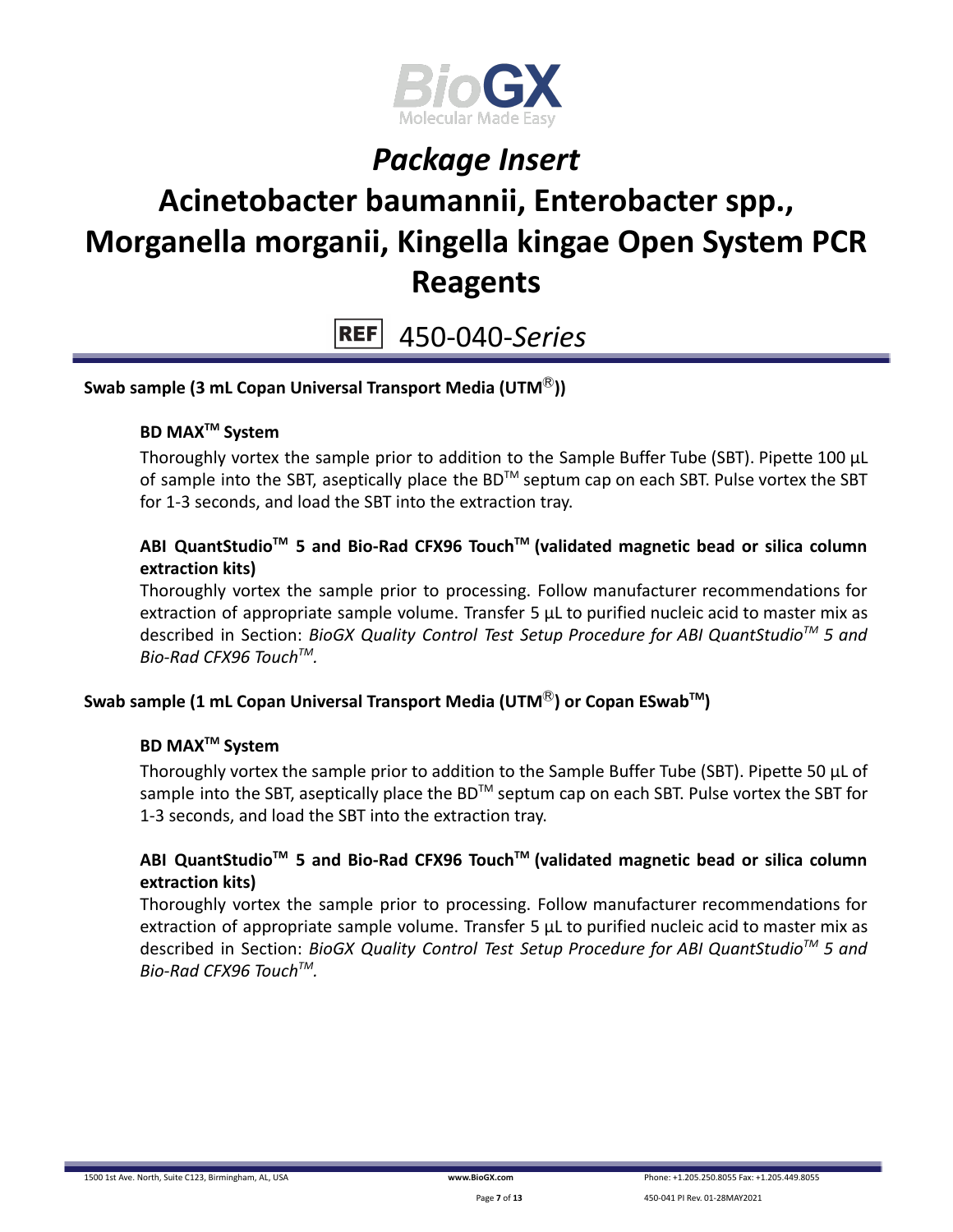

### **Acinetobacter baumannii, Enterobacter spp., Morganella morganii, Kingella kingae Open System PCR Reagents**

450-040-*Series*  $REF$ 

### **BioGX QUALITY CONTROL TEST SETUP PROCEDURE**

#### **BD MAXTM System Quality Control Test Setup**

#### **Loading a Sample Buffer Tube (SBT)**

- 1. Add the appropriate sample volume to each SBT.
- 2. Aseptically place  $BD^{TM}$  septum cap on each SBT.
- 3. Vortex the SBT for 1-3 seconds.
- 4. Load the SBT into the extraction tray.

#### **WEAR NITRILE GLOVES WHEN HANDLING LYOPHILIZED REAGENTS TO REDUCE THE GENERATION OF STATIC CHARGES. DO NOT USE LATEX GLOVES.**

#### **Assembly of BD MAX Extraction Strips and BioGX Reagents**

- 1. Choose the appropriate BD MAX<sup>TM</sup> extraction kit (see above). DO NOT use BD MAX<sup>TM</sup> master mix or the blank 0.3 mL conical tubes that come with the extraction kit.
- 2. Load the selected extraction cartridges into the extraction tray, 1 per sample to be tested.
- 3. Snap one BD MAX<sup>™</sup> ExK<sup>™</sup> DNA Extraction tube into snap-in position 1 (Snap-1) of each extraction strip (**Figure 1**).
- 4. Snap one BioGX Sample-Ready™ lyophilized reagent tube into position 2 (Snap-2) of each extraction strip. Check to make sure the lyophilized cake is at the bottom of the tube prior to inserting into the strip. The funnel-shaped cake may be in any orientation  $(v, >, \land, <)$ .
- 5. Snap one BioGX Rehydration Buffer tube into position 3 (Snap-3) of each extraction strip. Check to make sure the buffer is at the bottom of the tube prior to inserting into the strip. Position 4 (Snap-4) will remain empty.
- 6. Lift the tray and briefly examine the bottom of each strip to ensure all reagents are at the bottom of each tube and bubbles are not present in Extraction buffer reservoirs.
- 7. Proceed with worklist generation and sample loading per BD MAX $^{TM}$  operating instructions. Select the appropriate User Defined Protocol (UDP). Load the extraction tray and, if necessary, a new PCR card into the instrument, close the door, and click "Start Run."
- 8. Analyze the results by opening the completed run file in the "Results" tab.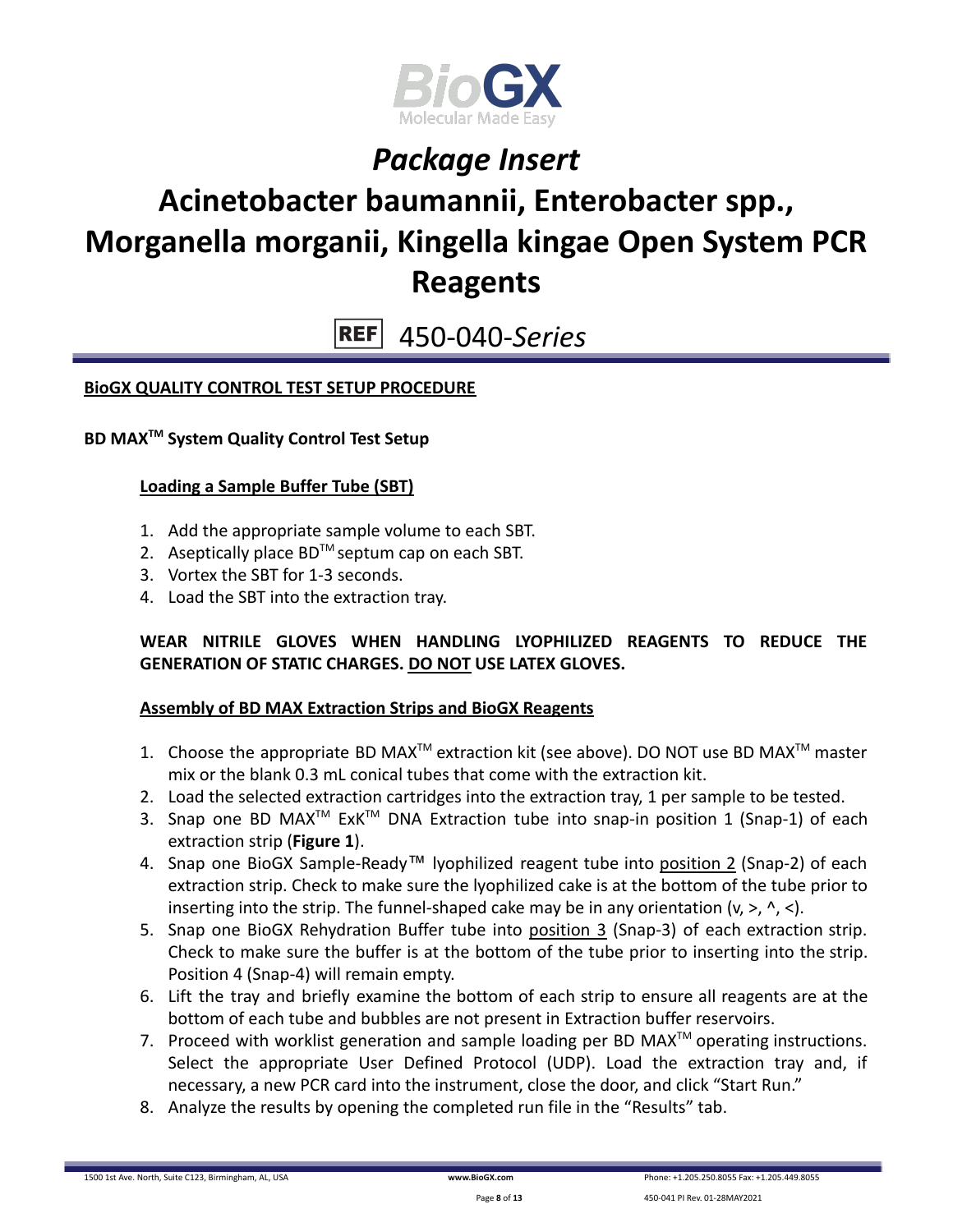

# **Acinetobacter baumannii, Enterobacter spp., Morganella morganii, Kingella kingae Open System PCR Reagents**

**REF** 450-040-*Series*

BD MAX ExK™ 4-Snap Unitized Reagent Strip

**Single Master Mix Type 4 Setup** 



**Figure 1.** Diagram of BD MAX**TM** ExK**TM** 4-snap Unitized Reagent Strips.

#### **Important Note**

Always first insert all Snap-1 tubes, then all Snap-2 tubes, then all Snap-3 tubes. The Snap 4 position will remain empty unless the user has set up the reagent to run in dual master mix mode. Approximately 25 µL of extracted nucleic acid remains in the position 3 tube after extraction. This may be removed and saved for further analyses after the run has been completed.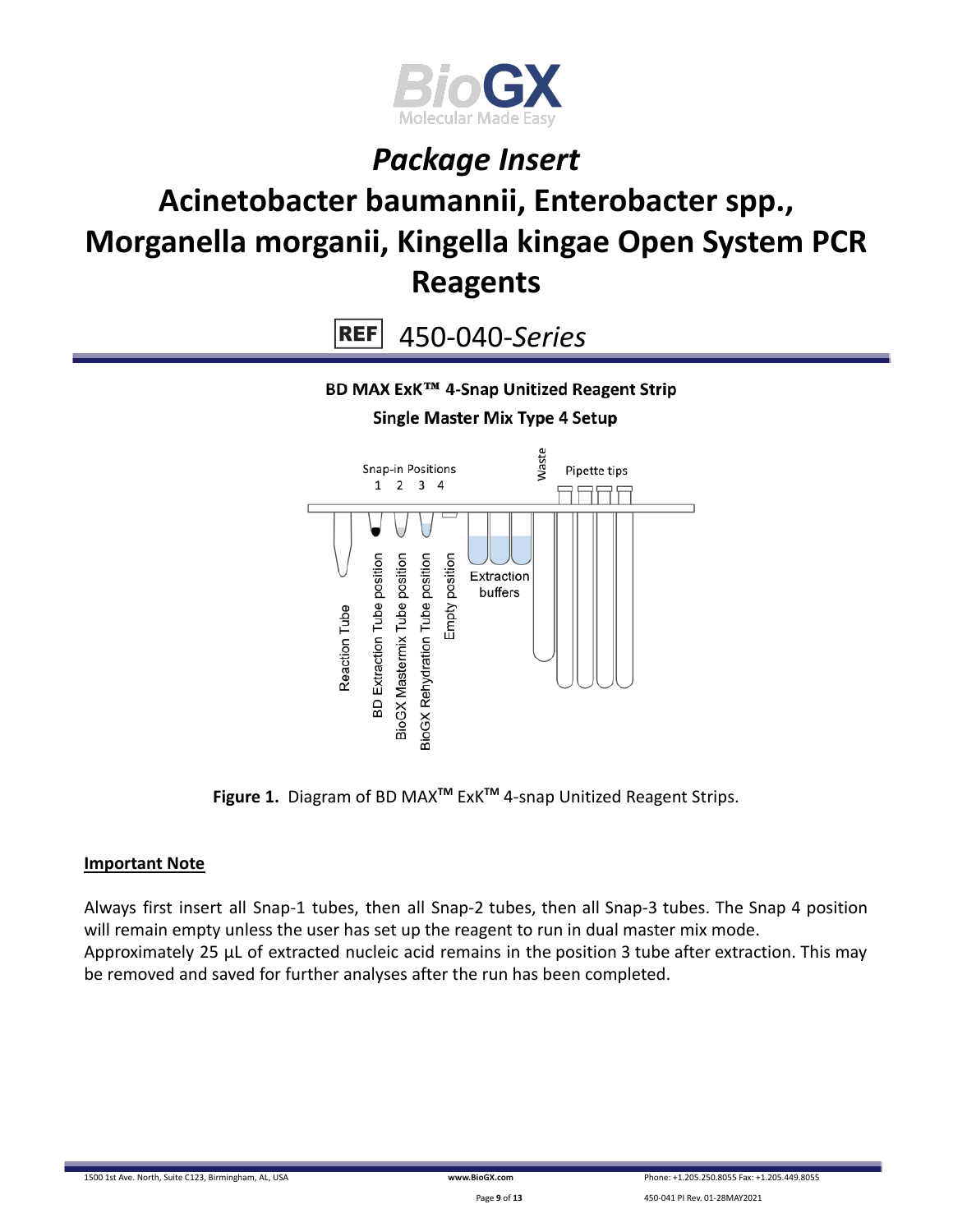

# **Acinetobacter baumannii, Enterobacter spp., Morganella morganii, Kingella kingae Open System PCR Reagents**

450-040-*Series* **REF** 

### **ABI QuantStudioTM 5 and Bio-Rad CFX96 TouchTM Quality Control Test Setup**

### **WEAR NITRILE GLOVES WHEN HANDLING LYOPHILIZED REAGENTS TO REDUCE THE GENERATION OF STATIC CHARGES. DO NOT USE LATEX GLOVES.**

#### **Assembly of BioGX Reagents**

1. Prepare the appropriate number of 8-tube PCR strips or 96-well PCR plates.

2. Transfer 40 μL of molecular grade water to one vial of lyophilized BioGX reagents. The rehydrated master mix is more than sufficient for 4 samples to be tested.

Note: 8-tube strips containing reagents ARE NOT compatible with ABI QuantStudio<sup>™</sup> 5 and Bio-Rad CFX96 Touch<sup>™</sup> instruments. Rehydrated master mix must be transferred to 8-tube PCR strips or 96-well PCR plates compatible with appropriate instruments.

3. Mix by gently pipetting up and down. (IMPORTANT: Keep rehydrated master mix in a cold block or on ice if setup cannot not be completed within 20 minutes. If the rehydrated master mix cannot be used immediately, it can be capped and stored up to 24 hours at 2-8°C, protected from light).

- 4. Transfer 10 μL of rehydrated master mix to the bottom of 4 empty wells.
- 5. To each well containing 10 μL of rehydrated master mix, add 5 μL of extracted sample.
- 6. Affix the appropriate optical caps or optical plate seals.
- 7. Pulse spin the sealed PCR plate or tube to mix and bring liquid to the bottom.

8. Load 8-tube PCR strips or 96-well PCR plates into the real-time PCR platform and start the run. Avoid unnecessary delay once tubes/plates are loaded into the real-time PCR instrument.

### **ASSAY PERFORMANCE**

All BioGX Research Use Only products are designed to detect 20 copies or less of the target nucleic acid per reaction.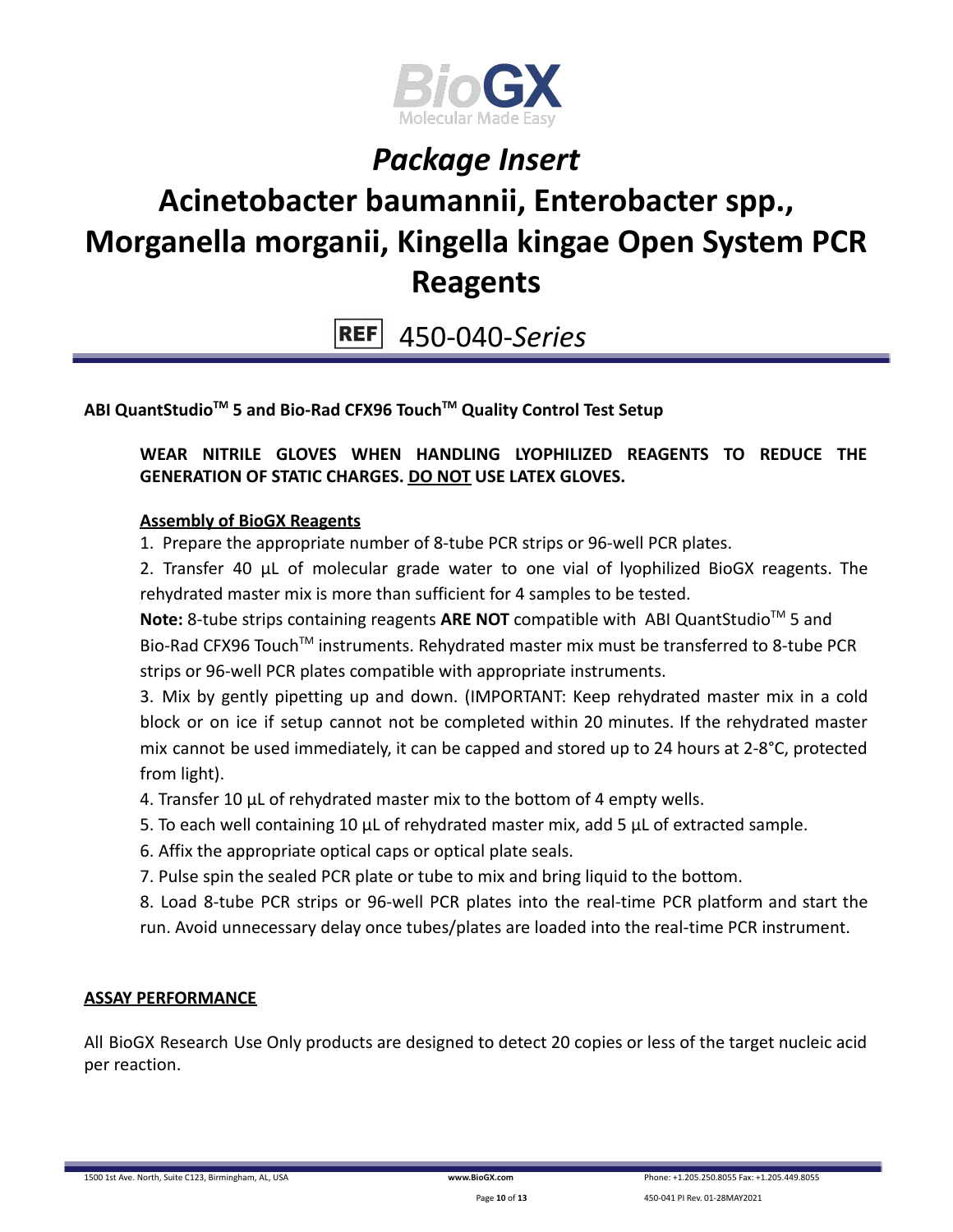

### **Acinetobacter baumannii, Enterobacter spp., Morganella morganii, Kingella kingae Open System PCR Reagents**

450-040-*Series* **REF** 

#### **INTERPRETATION OF RESULTS**

**Table 2.** Multiplex PCR Results Interpretation for 450-041-*Series*.

| M. morganii | K. kingae | Enterobacter spp. | A. baumannii | <b>IAC or SPC</b> | Interpretation                                                                                            |
|-------------|-----------|-------------------|--------------|-------------------|-----------------------------------------------------------------------------------------------------------|
|             |           |                   |              | $+/-$             | Morganella morganii POSITIVE                                                                              |
|             | ÷         |                   |              | $+/-$             | Kingella kingae POSITIVE                                                                                  |
|             |           | ٠                 |              | $+/-$             | Enterobacter spp. POSITIVE                                                                                |
|             |           |                   | ÷            | $+/-$             | Acinetobacter baumannii POSITIVE                                                                          |
|             |           |                   |              | +                 | Morganella morganii, Kingella kingae,<br>Enterobacter spp., Acinetobacter<br><b>NEGATIVE</b><br>baumannii |
|             |           |                   |              |                   | Unresolved*                                                                                               |

\*Failed PCR due to inhibition, reagent failure or incorrect assembly of PCR reaction.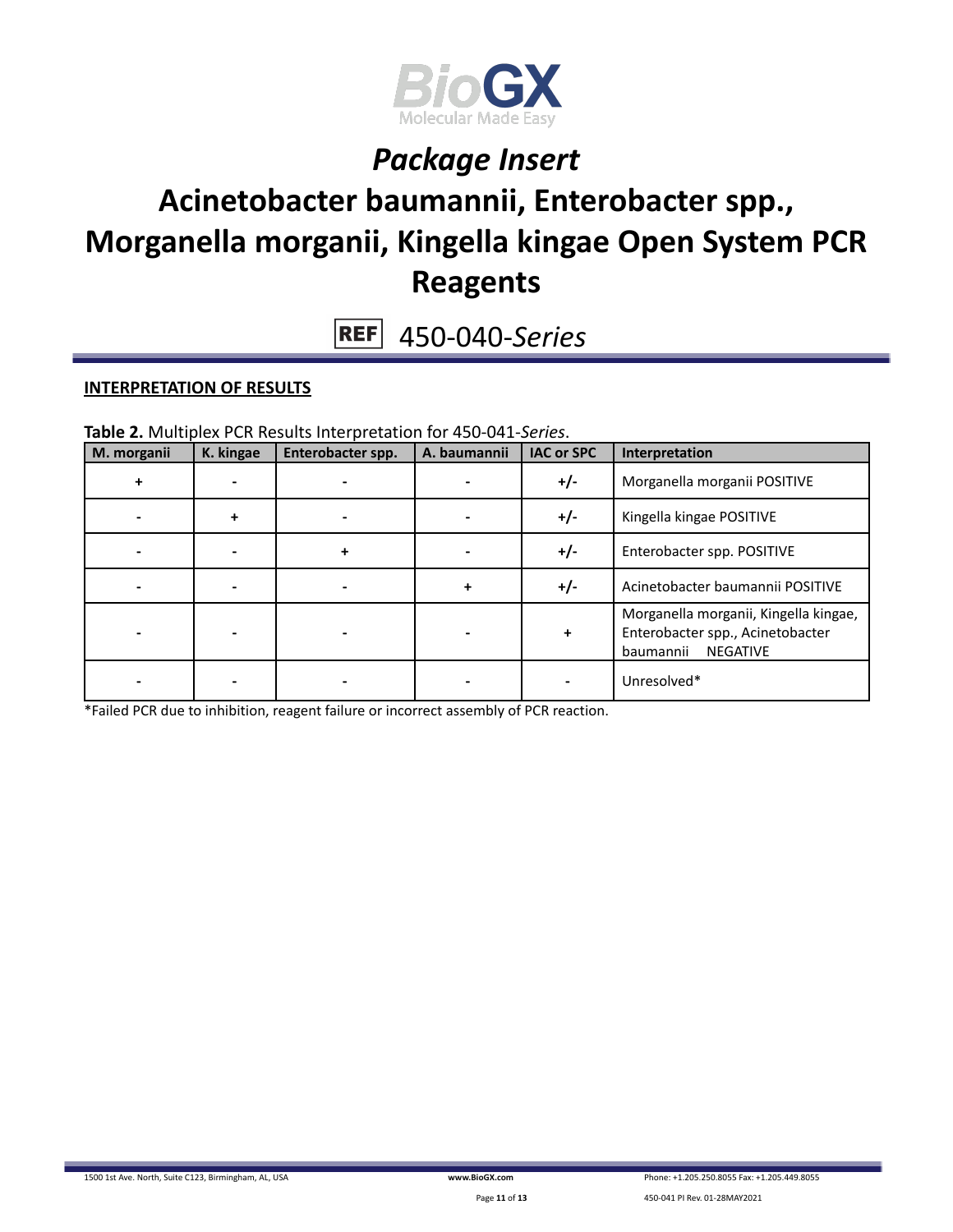

### **Acinetobacter baumannii, Enterobacter spp., Morganella morganii, Kingella kingae Open System PCR Reagents**

**REF** 450-040-*Series*

#### **REFERENCES**

- 1. McConnell, Michael J., et al. "Quantitative real-time PCR for detection of Acinetobacter baumannii colonization in the hospital environment." Journal of clinical microbiology 50.4 (2012): 1412-1414.
- 2. Van Der Zee, Anneke, et al. "Molecular diagnosis of urinary tract infections by semi-quantitative detection of uropathogens in a routine clinical hospital setting." PloS one 11.3 (2016): e0150755.
- 3. Ferrario, C., et al. "Species‐specific DNA probe and development of a quantitative PCR assay for the detection of Morganella morganii." Letters in applied microbiology 54.4 (2012): 292-298.
- 4. El Houmami, Nawal, et al. "A new highly sensitive and specific real-time PCR assay targeting the malate dehydrogenase gene of Kingella kingae and application to 201 pediatric clinical specimens." Journal of clinical microbiology 56.8 (2018).
- 5. Clinical and Laboratory Standards Institute. Protection of laboratory workers from occupationally acquired infections; Approved Guideline. Document M29 (Refer to the latest edition).
- 6. Centers for Disease Control and Prevention and National Institutes of Health. Biosafety in Microbiological and Biomedical Laboratories. Choosewood L.C. and Wilson D.E. (eds) (2009). HHS Publication No. (CDC) 21-1112.
- 7. BD MAX<sup>™</sup> System User's Manual (refer to the latest revision) BD Life Sciences, Sparks, Maryland 21152 USA.
- 8. QuantStudioTM Design and Analysis software User Guide, ThermoFisher Scientific, Waltham, Massachusetts, USA (Refer to the latest version).
- 9. CFX96 Touch, CFX96 Touch Deep Well, CFX Connect, and CFX384 Touch Systems Instruction Manual (refer to the latest version), Bio-Rad Laboratories, Inc., Hercules, California, USA (Refer to the latest version).

#### **Please call BioGX or email info@biogx.com with any questions you may have regarding this product.**

| Rev. #       | <b>Effective</b><br>Date<br>.         | <b>Changes</b><br>summary<br>∕ of ′ |
|--------------|---------------------------------------|-------------------------------------|
| $\sim$<br>◡∸ | <sup>›</sup> MAY 2021<br>28<br>$\sim$ | .<br>Initial<br>' Release.          |